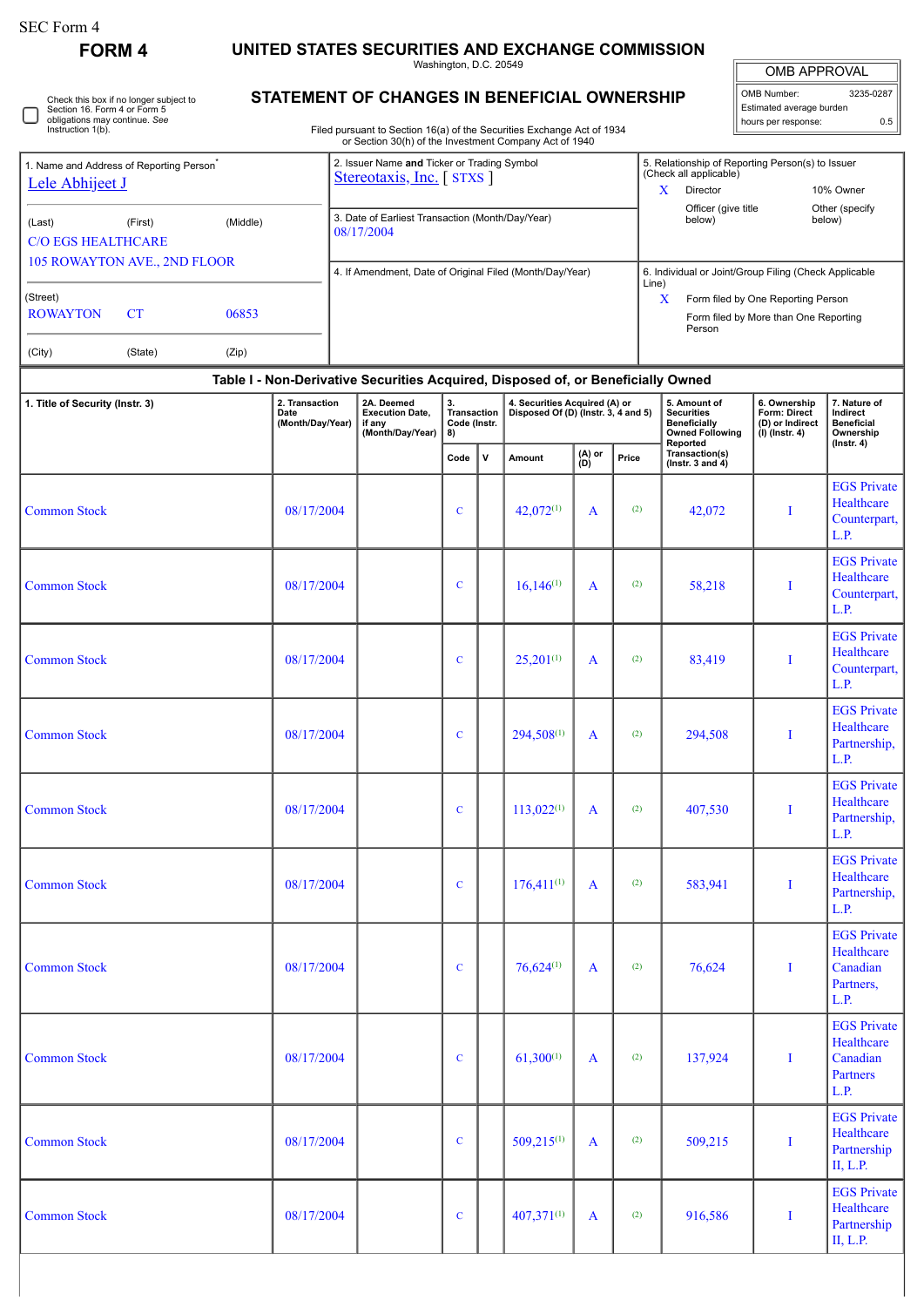|                                                             |                                                                              |                                            |                                                                    |  |                                                |                                                                    |     |                                                                                                                   |                                                                                                                        |                                                                                                                                         | Table I - Non-Derivative Securities Acquired, Disposed of, or Beneficially Owned |                        |                                                                                                          |                                                                                                |                                                                                                          |                                                                                 |      |                                                                                 |
|-------------------------------------------------------------|------------------------------------------------------------------------------|--------------------------------------------|--------------------------------------------------------------------|--|------------------------------------------------|--------------------------------------------------------------------|-----|-------------------------------------------------------------------------------------------------------------------|------------------------------------------------------------------------------------------------------------------------|-----------------------------------------------------------------------------------------------------------------------------------------|----------------------------------------------------------------------------------|------------------------|----------------------------------------------------------------------------------------------------------|------------------------------------------------------------------------------------------------|----------------------------------------------------------------------------------------------------------|---------------------------------------------------------------------------------|------|---------------------------------------------------------------------------------|
| 1. Title of Security (Instr. 3)                             |                                                                              |                                            | 2. Transaction<br>Date<br>(Month/Day/Year)                         |  |                                                | 2A. Deemed<br><b>Execution Date,</b><br>if any<br>(Month/Day/Year) |     |                                                                                                                   | 4. Securities Acquired (A) or<br>3.<br>Disposed Of (D) (Instr. 3, 4 and 5)<br><b>Transaction</b><br>Code (Instr.<br>8) |                                                                                                                                         |                                                                                  |                        |                                                                                                          | 5. Amount of<br><b>Securities</b><br><b>Beneficially</b><br><b>Owned Following</b><br>Reported |                                                                                                          | 6. Ownership<br>Form: Direct<br>Indirect<br>(D) or Indirect<br>$(I)$ (Instr. 4) |      | 7. Nature of<br><b>Beneficial</b><br>Ownership<br>$($ Instr. 4 $)$              |
|                                                             |                                                                              |                                            |                                                                    |  |                                                |                                                                    |     |                                                                                                                   | Code                                                                                                                   | V                                                                                                                                       | Amount                                                                           | $(A)$ or<br>$(B)$      | Price                                                                                                    | Transaction(s)<br>(Instr. $3$ and $4$ )                                                        |                                                                                                          |                                                                                 |      |                                                                                 |
| <b>Common Stock</b>                                         |                                                                              |                                            |                                                                    |  | 08/17/2004                                     |                                                                    |     |                                                                                                                   | $\mathbf C$                                                                                                            |                                                                                                                                         | $80,308^{(1)}$                                                                   | A                      | (2)                                                                                                      | 80,308                                                                                         |                                                                                                          | I                                                                               | L.P. | <b>EGS Private</b><br>Healthcare<br>Investors II,                               |
| <b>Common Stock</b>                                         |                                                                              |                                            |                                                                    |  | 08/17/2004                                     |                                                                    |     |                                                                                                                   | $\mathbf C$                                                                                                            |                                                                                                                                         | $64,246^{(1)}$                                                                   | A                      | (2)                                                                                                      | 144,554                                                                                        |                                                                                                          | I                                                                               | L.P. | <b>EGS Private</b><br>Healthcare<br>Investors II.                               |
| <b>Common Stock</b>                                         |                                                                              |                                            |                                                                    |  | 08/17/2004                                     |                                                                    |     |                                                                                                                   | $\mathbf C$                                                                                                            |                                                                                                                                         | $5,894^{(1)}$                                                                    | A                      | (2)                                                                                                      | 5,894                                                                                          |                                                                                                          | I                                                                               |      | <b>EGS Private</b><br>Healthcare<br>President's<br>Fund, L.P.                   |
| <b>Common Stock</b>                                         |                                                                              |                                            |                                                                    |  | 08/17/2004                                     |                                                                    |     |                                                                                                                   | $\mathbf C$                                                                                                            |                                                                                                                                         | $4,715^{(1)}$                                                                    | A                      | (2)                                                                                                      | 10,609                                                                                         |                                                                                                          | I                                                                               |      | <b>EGS Private</b><br>Healthcare<br>President's<br>Fund, L.P.                   |
|                                                             |                                                                              |                                            |                                                                    |  |                                                |                                                                    |     |                                                                                                                   |                                                                                                                        |                                                                                                                                         | Table II - Derivative Securities Acquired, Disposed of, or Beneficially Owned    |                        |                                                                                                          |                                                                                                |                                                                                                          |                                                                                 |      |                                                                                 |
| 1. Title of<br>Derivative<br>Security<br>$($ Instr. 3 $)$   | 2.<br>Conversion<br>or Exercise<br>Price of<br>Derivative<br><b>Security</b> | 3. Transaction<br>Date<br>(Month/Day/Year) | 3A. Deemed<br><b>Execution Date,</b><br>if any<br>(Month/Day/Year) |  | 4.<br><b>Transaction</b><br>Code (Instr.<br>8) |                                                                    |     | 5. Number of<br>Derivative<br><b>Securities</b><br>Acquired (A)<br>or Disposed of<br>(D) (Instr. 3, 4<br>and $5)$ |                                                                                                                        | (e.g., puts, calls, warrants, options, convertible securities)<br>6. Date Exercisable and<br><b>Expiration Date</b><br>(Month/Day/Year) |                                                                                  |                        | 7. Title and Amount<br>of Securities<br>Underlying<br><b>Derivative Security</b><br>( $lnstr. 3 and 4$ ) |                                                                                                | 9. Number of<br>derivative<br><b>Securities</b><br><b>Beneficially</b><br>Owned<br>Following<br>Reported | 10.<br>Ownership<br>Form:<br>Direct (D)<br>or Indirect<br>(I) (Instr. 4)        |      | 11. Nature<br>of Indirect<br><b>Beneficial</b><br>Ownership<br>$($ Instr. 4 $)$ |
|                                                             |                                                                              |                                            |                                                                    |  | Code                                           | v                                                                  | (A) | (D)                                                                                                               | Date                                                                                                                   | Exercisable                                                                                                                             | <b>Expiration</b><br>Date                                                        | <b>Title</b>           | Amount<br>or<br>Number<br>of Shares                                                                      |                                                                                                | Transaction(s)<br>$($ Instr. 4 $)$                                                                       |                                                                                 |      |                                                                                 |
| <b>Series D</b><br>Convertible<br>Preferred<br><b>Stock</b> | (2)                                                                          | 08/17/2004                                 |                                                                    |  | $\mathbf C$                                    |                                                                    |     | 150,101                                                                                                           |                                                                                                                        | (3)                                                                                                                                     | (3)                                                                              | Common<br><b>Stock</b> | 41,694                                                                                                   | (2)                                                                                            | $\bf{0}$                                                                                                 | I                                                                               |      | <b>EGS Private</b><br>Healthcare<br>Counterpart,<br>L.P.                        |
| <b>Series D</b><br>Convertible<br>Preferred<br><b>Stock</b> | (2)                                                                          | 08/17/2004                                 |                                                                    |  | C                                              |                                                                    |     | 1,050,708                                                                                                         |                                                                                                                        | (3)                                                                                                                                     | (3)                                                                              | Common<br><b>Stock</b> | 291,863                                                                                                  | (2)                                                                                            | $\bf{0}$                                                                                                 | Ι                                                                               |      | <b>EGS Private</b><br>Healthcare<br>Partnership,<br>L.P.                        |
| Series D-1<br>Convertible<br>Preferred<br><b>Stock</b>      | (2)                                                                          | 08/17/2004                                 |                                                                    |  | $\mathbf C$                                    |                                                                    |     | 57,604                                                                                                            |                                                                                                                        | (3)                                                                                                                                     | (3)                                                                              | Common<br><b>Stock</b> | 16,001                                                                                                   | (2)                                                                                            | $\bf{0}$                                                                                                 | $\mathbf I$                                                                     |      | <b>EGS Private</b><br>Healthcare<br>Counterpart,<br>L.P.                        |
| Series D-1<br>Convertible<br>Preferred<br><b>Stock</b>      | (2)                                                                          | 08/17/2004                                 |                                                                    |  | $\mathbf C$                                    |                                                                    |     | 403,226                                                                                                           |                                                                                                                        | (3)                                                                                                                                     | (3)                                                                              | Common<br><b>Stock</b> | 112,007                                                                                                  | (2)                                                                                            | $\bf{0}$                                                                                                 | I                                                                               |      | <b>EGS Private</b><br>Healthcare<br>Partnership,<br>L.P.                        |
| Series D-2<br>Convertible<br>Preferred<br><b>Stock</b>      | (2)                                                                          | 08/17/2004                                 |                                                                    |  | $\mathbf C$                                    |                                                                    |     | 262,714                                                                                                           |                                                                                                                        | (3)                                                                                                                                     | (3)                                                                              | Common<br><b>Stock</b> | 72,976                                                                                                   | (2)                                                                                            | $\bf{0}$                                                                                                 | Ι                                                                               |      | <b>EGS Private</b><br>Healthcare<br>Canadian<br>Partners,<br>L.P.               |
| Series D-2<br>Convertible<br>Preferred<br><b>Stock</b>      | (2)                                                                          | 08/17/2004                                 |                                                                    |  | $\mathbf C$                                    |                                                                    |     | 86,406                                                                                                            |                                                                                                                        | (3)                                                                                                                                     | (3)                                                                              | Common<br><b>Stock</b> | 24,001                                                                                                   | (2)                                                                                            | $\bf{0}$                                                                                                 | I                                                                               |      | <b>EGS Private</b><br>Healthcare<br>Counterpart,<br>L.P.                        |
| Series D-2<br>Convertible<br>Preferred<br><b>Stock</b>      | (2)                                                                          | 08/17/2004                                 |                                                                    |  | $\mathbf C$                                    |                                                                    |     | 275,343                                                                                                           |                                                                                                                        | (3)                                                                                                                                     | (3)                                                                              | Common<br><b>Stock</b> | 76,484                                                                                                   | (2)                                                                                            | $\bf{0}$                                                                                                 | I                                                                               |      | <b>EGS Private</b><br>Healthcare<br>Investors,<br>L.P.                          |
| Series D-2<br>Convertible<br>Preferred<br><b>Stock</b>      | (2)                                                                          | 08/17/2004                                 |                                                                    |  | $\mathbf C$                                    |                                                                    |     | 1,745,882                                                                                                         |                                                                                                                        | (3)                                                                                                                                     | (3)                                                                              | Common<br><b>Stock</b> | 484,967                                                                                                  | (2)                                                                                            | $\bf{0}$                                                                                                 | I                                                                               |      | <b>EGS Private</b><br>Healthcare<br>Partnership<br>II, L.P.                     |
| Series D-2<br>Convertible<br>Preferred<br><b>Stock</b>      | (2)                                                                          | 08/17/2004                                 |                                                                    |  | $\mathbf C$                                    |                                                                    |     | 604,839                                                                                                           |                                                                                                                        | (3)                                                                                                                                     | (3)                                                                              | Common<br><b>Stock</b> | 168,010                                                                                                  | (2)                                                                                            | $\bf{0}$                                                                                                 | I                                                                               |      | <b>EGS Private</b><br>Healthcare<br>Partnership,<br>L.P.                        |
| Series D-2<br>Convertible<br>Preferred<br><b>Stock</b>      | (2)                                                                          | 08/17/2004                                 |                                                                    |  | $\mathbf C$                                    |                                                                    |     | 20,209                                                                                                            |                                                                                                                        | (3)                                                                                                                                     | (3)                                                                              | Common<br><b>Stock</b> | 5,613                                                                                                    | (2)                                                                                            | $\bf{0}$                                                                                                 | Ι                                                                               |      | <b>EGS Private</b><br>Healthcare<br>President's<br>Fund, L.P.                   |
| Series E-2<br>Convertible<br>Preferred<br><b>Stock</b>      | (2)                                                                          | 08/17/2004                                 |                                                                    |  | $\mathbf C$                                    |                                                                    |     | 155,656                                                                                                           |                                                                                                                        | (3)                                                                                                                                     | (3)                                                                              | Common<br><b>Stock</b> | 43,237                                                                                                   | (2)                                                                                            | $\bf{0}$                                                                                                 | $\bf{I}$                                                                        |      | <b>EGS Private</b><br>Healthcare<br>Canadian<br>Partners,<br>L.P.               |
| Series E-2<br>Convertible<br>Preferred<br><b>Stock</b>      | (2)                                                                          | 08/17/2004                                 |                                                                    |  | $\mathbf C$                                    |                                                                    |     | 163,139                                                                                                           |                                                                                                                        | (3)                                                                                                                                     | (3)                                                                              | Common<br><b>Stock</b> | 45,316                                                                                                   | (2)                                                                                            | $\bf{0}$                                                                                                 | $\bf{I}$                                                                        |      | <b>EGS Private</b><br>Healthcare<br>Investors II.<br>L.P.                       |